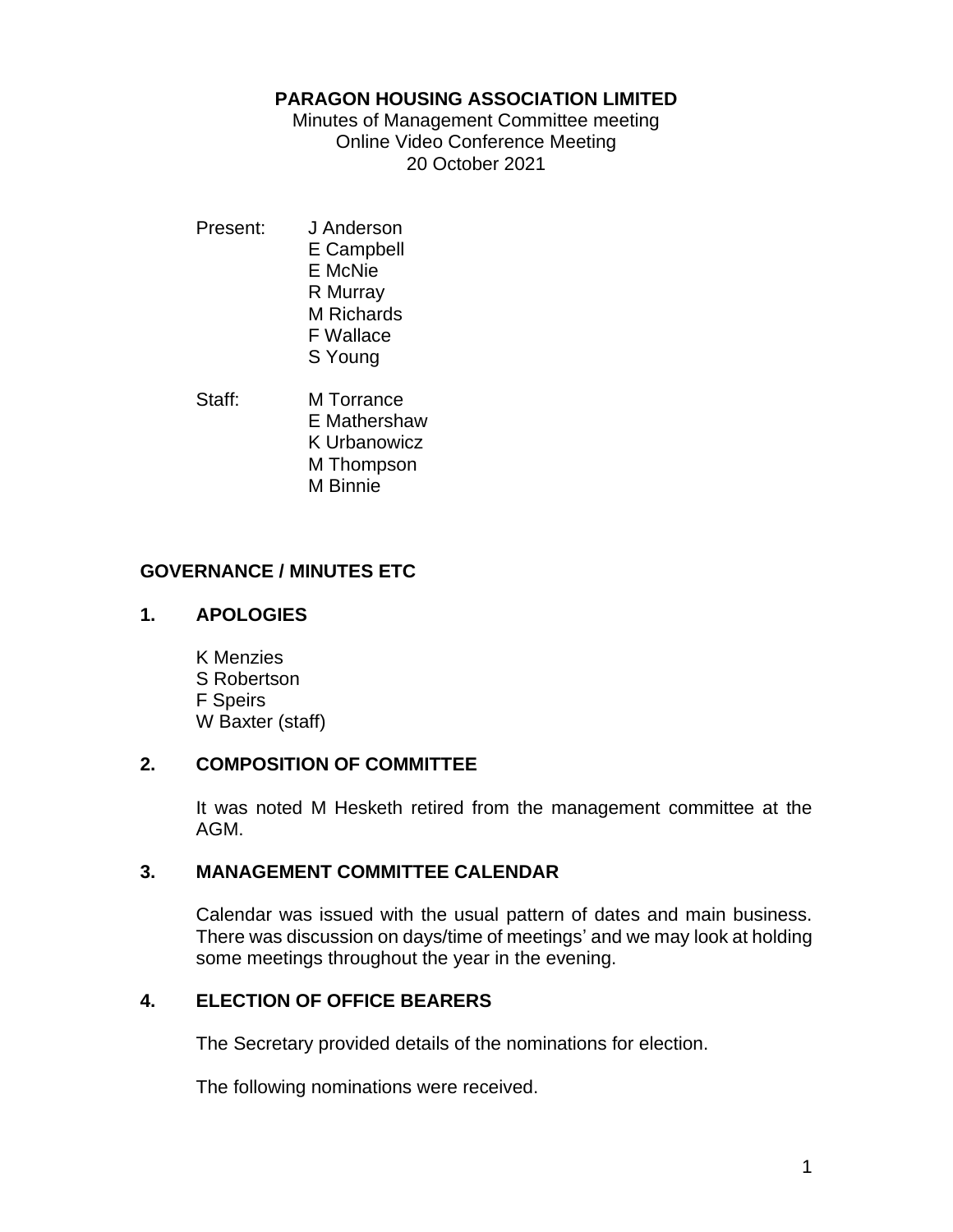Chair – F Wallace Nominated by: S Robertson Seconded by: M Richards

Vice Chair – J Anderson Nominated by: S Robertson Seconded by: M Richards

Secretary – M Torrance Nominated by: S Robertson Seconded by: M Richards

Treasurer – S Robertson Nominated by: M Richards Seconded by: F Wallace

There being no other nominations all were duly elected and F Wallace took the Chair.

# **5. APPOINTMENT OF MEMBERS TO REPRESENTATIVE BODIES**

Members considered appointments to representative bodies and the following were agreed.

- EVH F Wallace. Substitute rep to be M Richards. Two can attend the monthly EVH management committee meetings.
- SFHA F Wallace

SHARE – there is no standing representative.

If there is interest from members in becoming active in the running of SHARE we can check to see if SHARE have any vacancies for anyone wishing to be put forward as a candidate. Main contact for SHARE AGM is F Wallace.

TIS – there is no representative of the organisation. M Richards is a member of the TIS committee through an independent election.

### *Committee members agreed to the above.*

# **6. GOVERNANCE ITEMS**

### **Adoption of Standing Orders**

The Standing Orders have been updated to incorporate the updated SFHA Model Officers Job Descriptions and to reflect the new rules.

Agree to remove public relations officer as a post going forward.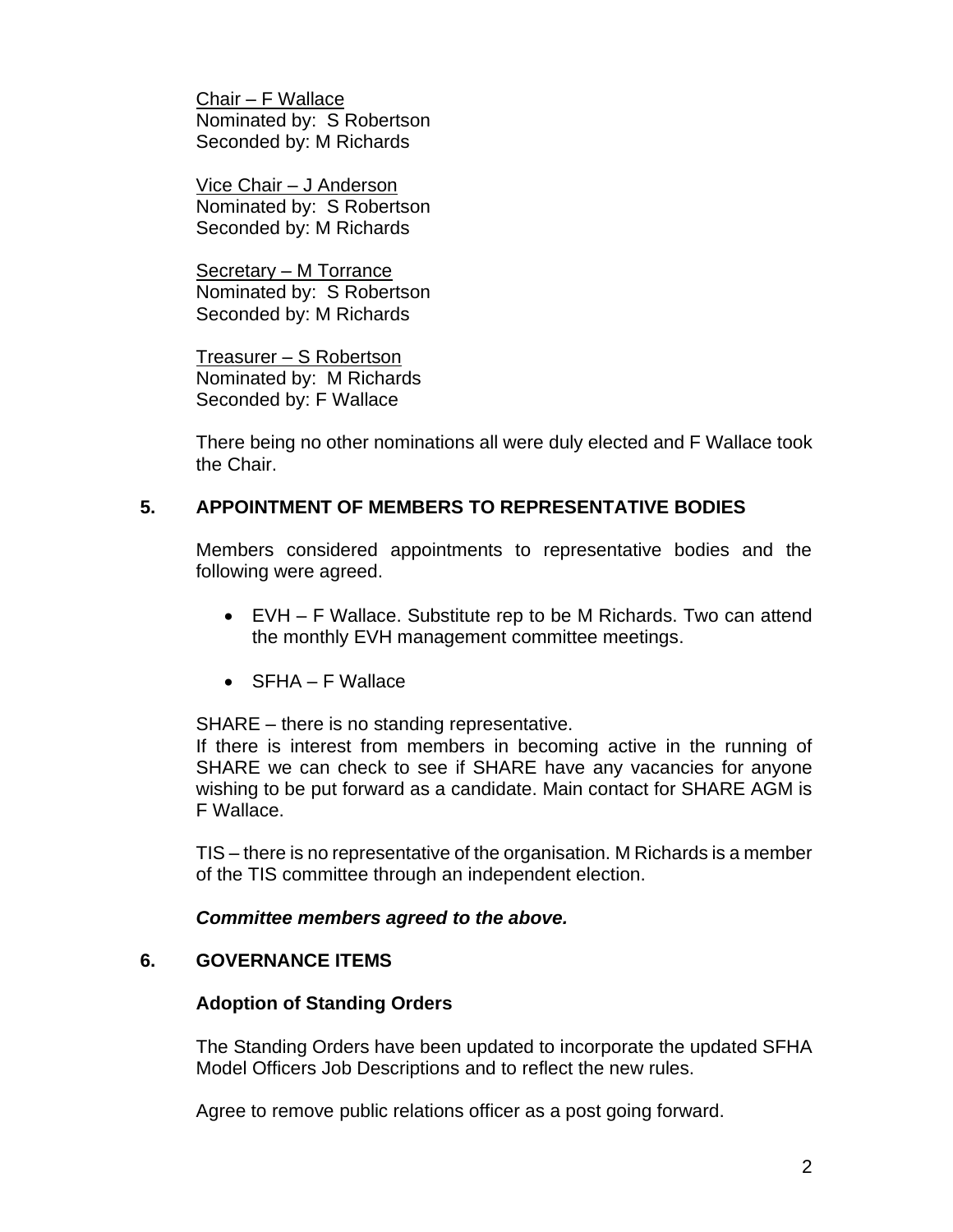Put in new officer roles as per model / a couple were optional.

There is the option to exclude the chair from chairing sub committee's and for being chair on more than one sub committee. Practice has been to exclude the Chair from being a member of the audit sub committee but not for being a member or chair of any other sub committee. It was agreed to continue with this practice.

There is the option that if a committee member has been chair they cannot serve again as chair. Agreed not to adopt this option and stay with the 5 year rule.

Taken out secretary role and put directly into staff role.

There was discussion on the option of Vice chair being invited to stand for election. It was felt to be a bit of a redundant point as this option is generally open so not adopted.

M Torrance will update the Standing Orders to reflect the discussion and will complete the rule change process. The Standing Orders can be adopted at the next meeting from when the rule change becomes effective. The existing Standing Orders continue to the next meeting.

*Note - J Anderson joined the meeting*

#### **Sub Committee Members**

There were no changes proposed therefore sub committee membership is to remain as is.

Housing Management & Investment Sub Committee S Robertson F Wallace J Anderson M Richards

Finance & General Purposes Sub Committee F Wallace S Robertson E Campbell F Speirs M Richards

R Murray

Audit Sub Committee E Campbell S Robertson M Richards K Menzies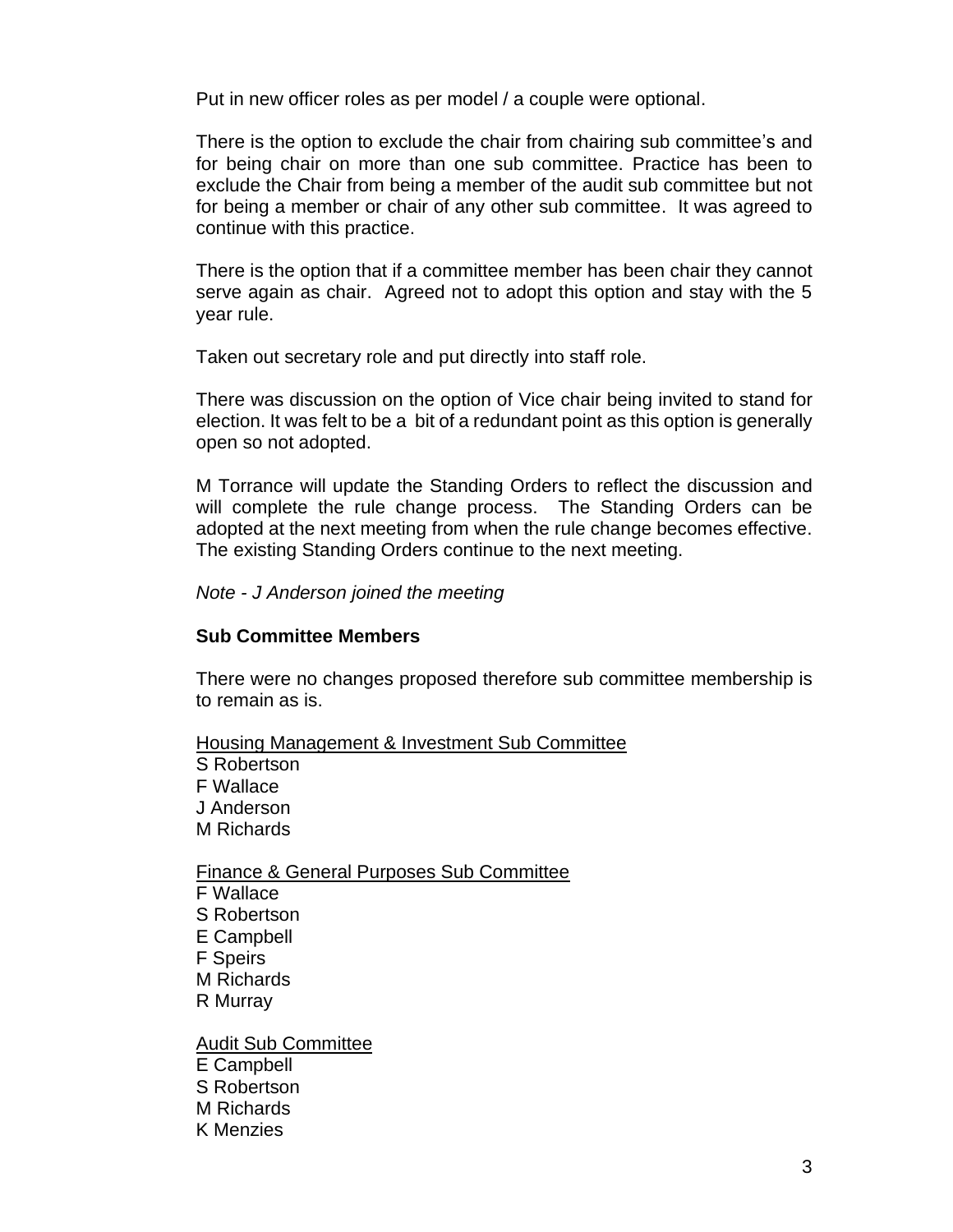#### R Murray

**Health & Safety Committee** F Wallace S Robertson J Anderson M Richards E Campbell

All sub committees to appoint chair at first meeting and review remit and feedback any changes.

#### **Whistleblowing Appeals Officer**

This was discussed and audit sub committee. This would be a nominated person on the committee who would oversee an appeal and would not be someone who is an officer. *L McNie volunteered and committee agreed the appointment.*

#### **Attendance Register**

To note

#### **Members Paper**

Approve new member and the use of the seal was approved.

#### **Register of Interest**

All members have carried out annual check of entries.

### **PBE**

It was noted there is no allocation at this point in time it is only an application for housing for a staff member's relative. Will do through delegated authority if property comes up and report that staff member has not been involved in process.

#### **Code of Conduct**

All members have signed code of conduct.

### **Notifiable Event**

No new notifiable events

#### **Decision Register**

No new decisions to report

#### **Re-adoption of Health & Safety Policy**

It was noted that this is the standard EVH policy as set out in the EVH H&S manual and requires adoption annually. *It was agreed to readopt.*

### **FOI / EIR / SAR Quarterly Report**

Report issued for information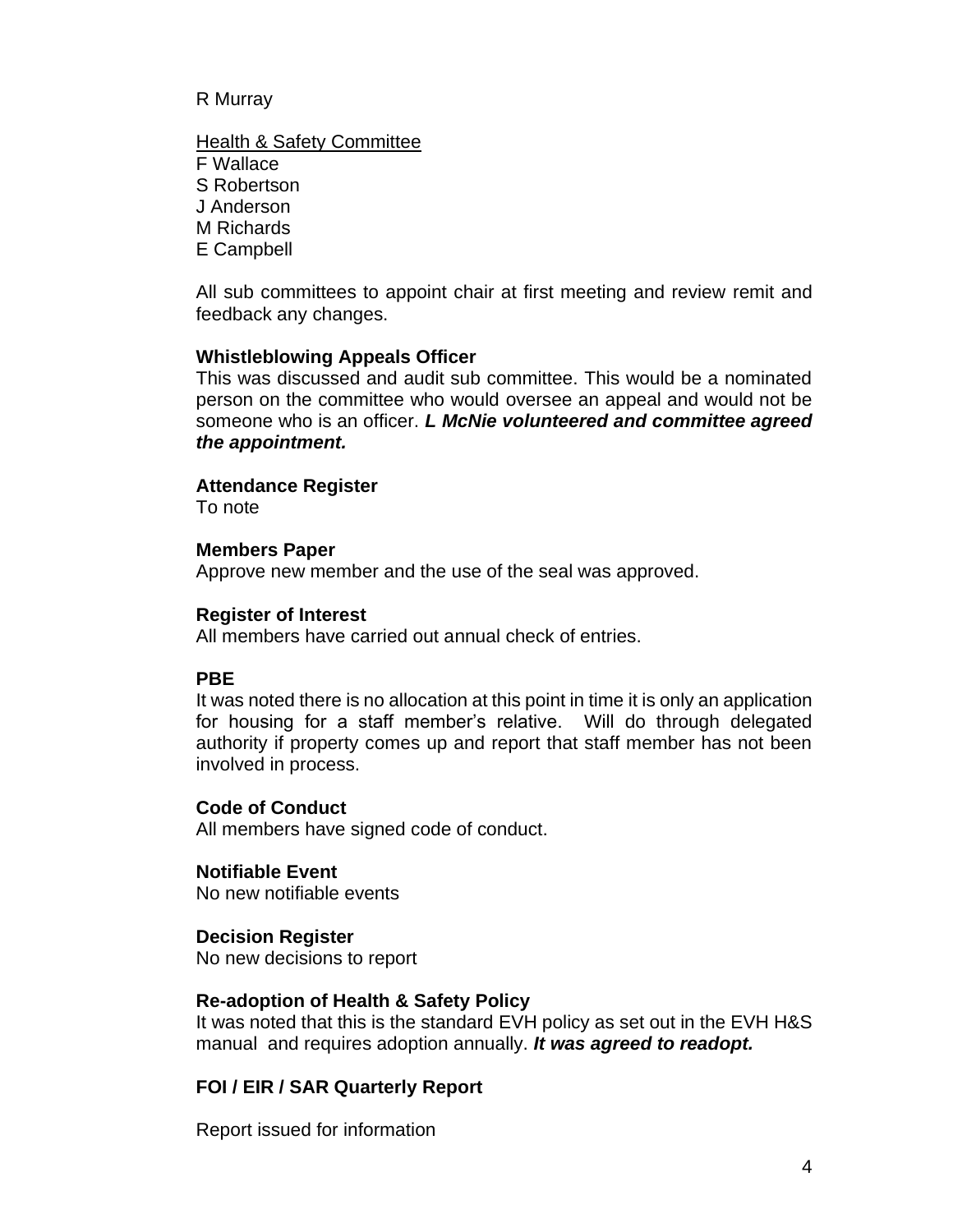As part of governance report going forward will include if any whistleblowing items.

### **6a. Minutes of Previous Meeting 15 September 2021**

There were no amendments to the minutes.

Proposed: J Anderson Seconded: S Young

### *Minutes Approved.*

### **6b. Matters Arising**

It was confirmed that the relevant returns were made as noted on the minutes.

## **7. BUSINESS ITEMS**

## **7a. PHA Route Map Progress**

There was discussion on possible hybrid working and it was noted proposal to set up a formal co-hort of staff working from office from the end of November.

A survey will be issued to tenants along with the winter newsletter on service delivery to shape forward service delivery.

### **7b. KPIs**

The management team provided commentary to the KPI report presented.

Additional points to note:

TMG has been sold to McGills and there is work ongoing on the novation agreement of the contract from TMG over to McGills. Appropriate legal advice has been taken and financial checks carried out.

Noted that there is a lot of capital work being carried out in void properties due to the condition of the property being left in at the end of tenancy.

ASB training will be held in November for all frontline staff.

A demo will be set up of an ASB app for early November and an invitation issued to HMI sub members.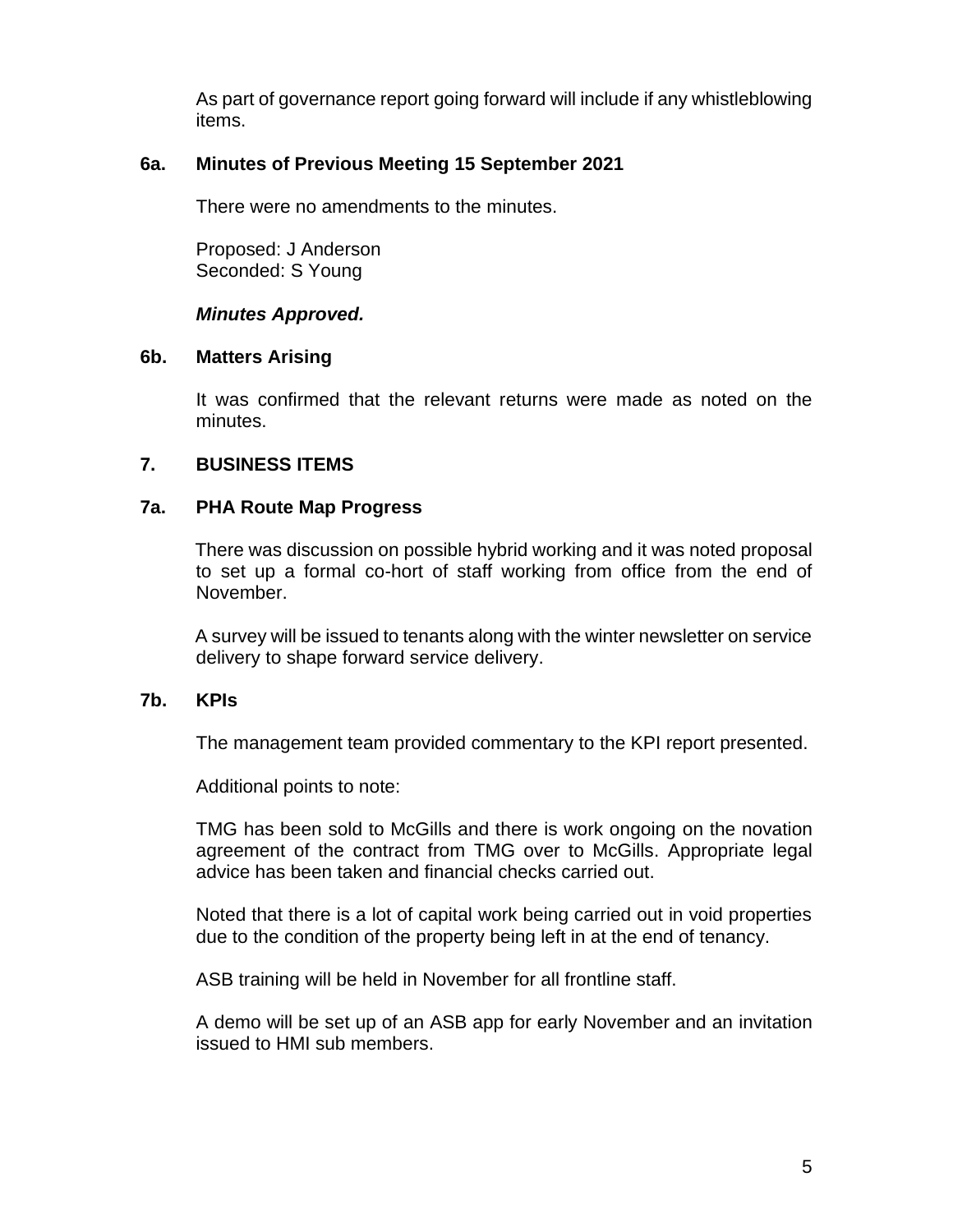## **8. FINANCE & GENERAL SUB COMMITTEE**

### **8a. Finance & General Sub Committee**

The last meeting was held on 14<sup>th</sup> October.

Draft minutes distributed for noting.

### **8b. Review of Schedule of Authorities**

Not recommending any changes. Asking members to readopt.

### *Committee members agree to readopt the Schedule of Authorities.*

### **8c. Equalities Report 2021**

There are new regulatory requirements in relation to recording and monitoring equalities information and using this to influence service delivery. A human rights approach is also required to be demonstrated

SHR requires a statement as part of the AAS on how this will be implemented by April 2022.

A specialist consultant had been appointed to assist with this .A new policy has been drafted and will be put out for consultation and brought to the December meeting.

An updated equalities action plan has been produced looking at specific areas e.g. website audit re accessibility, office accessibility.

There was detailed discussion on the ensure the lawfulness of Data Collection. Data is to be collected across all 9 protected characteristics including special characteristics – 6 fall into this sensitive category.

There was debate around the issues of anonymous collection or capturing against individuals. Noted need to have a lawful reason for processing data.

The guidance does not set out the legal basis and organisations need to take their own advice. There is a planned discussion with the DPO, consultant and senior staff to determine the way forward and a recommendation will be provided to Committee.

### **8d. F&GP Performance Reports**

Main elements of the reports were covered as part of KPI report.

Staffing Report - M Torrance provided an update to committee.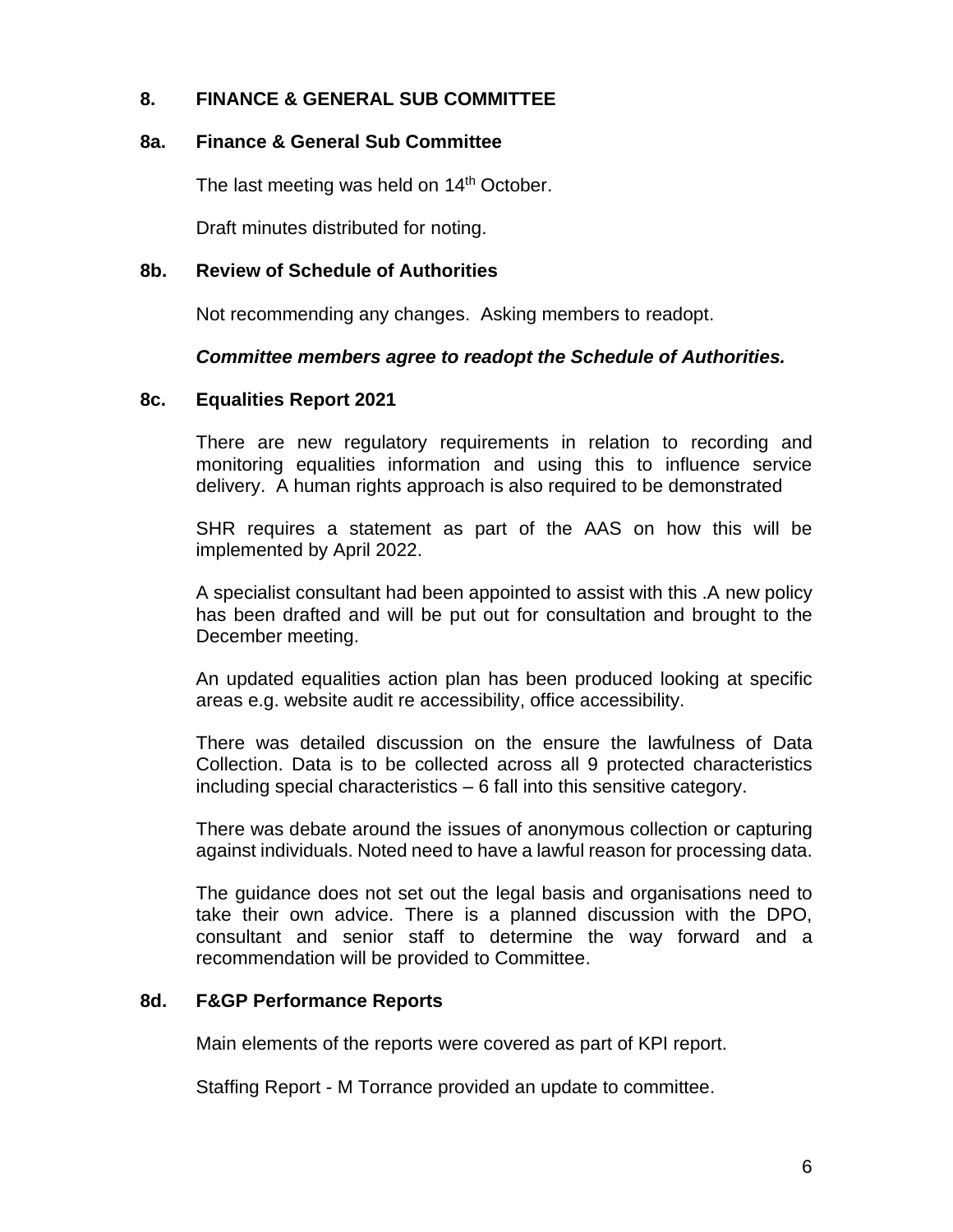### **8e. Stock & Factoring Insurance Renewal**

The Insurance cover is broken down into to 3 areas – tenant stock, factored stock and office.

M Thompson advised that following our Broker's valuation the recommendation is to change insurers for the office policy and retain the current insurers for the tenant and factored stock.

It was noted the tenant and factored portfolio cost has increased higher than budget but this is because of extra stock so would have come within budget if based on that stock level.

### *Committee members agreed to the recommendation.*

### **8f. Public Holidays 2022/23**

Committee members approved the public holidays and to retain the May public holiday.

### **9. HOUSING MANAGEMENT & INVESTMENT**

#### **9a. Housing Management & Investment**

The last meeting was held on  $18<sup>th</sup>$  October and focused on performance and the AAS.

#### **9b. Arrears / Voids / Repairs**

The report was covered as part of the KPI report.

#### **9c. Eviction Reports**

There were none for consideration.

### **9d. TP Action Plan Update**

Noted that there is currently a supportive tenant scrutiny panel. Require to review how we consult with wider tenant group.

Some actions have been delayed due to covid restrictions.

The owners group have been meeting regularly and are reviewing the draft factoring policy.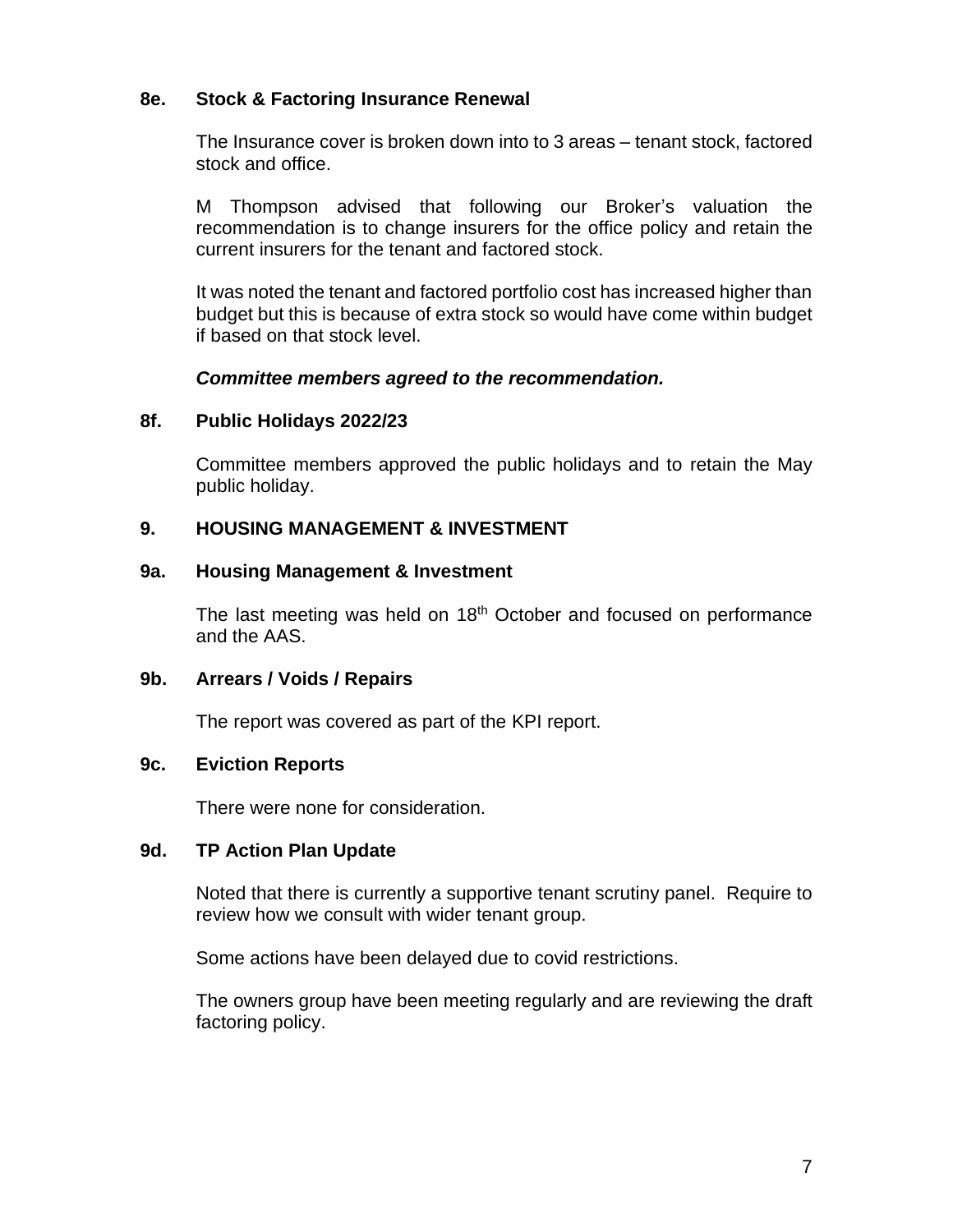## **9e. Afghan Refugee Scheme**

It has been agreed with Falkirk Council to let 2 properties under the Home Office scheme. The Home Office will pay the void rent loss. Falkirk Council will provide intensive support to any refugees housed.

Additionally, Clackmannanshire Council have asked if the Association would consider letting 1 property in the next 12 months to the same scheme. Agreement has been given.

Both Clackmannanshire & Falkirk Councils potentially looking to lease properties for emergency housing. After a general discussion it was agreed that whilst supportive of both council's issues with the lack of temporary accommodation, The Association's preference would be to offer permanent accommodation in such a way as to free up existing temporary accommodation.

### **9f. Programme Report**

K Urbanowicz provided commentary to the report.

## **10. COST PLAN / TENDER APPROVALS**

### **10a. Painterwork 5 year Programme**

K Urbanowicz provided commentary to the report.

There was discussion on the report.

The fully tendered offer submitted by Bell Decorating Group is recommended for acceptance.

*Committee members approved the recommendation.*

*It was agreed to Suspend Standing Orders to continue the meeting*

### **11. AUDIT COMMITTEE**

#### **11a. Audit Committee**

The audit sub committee last met on 20<sup>th</sup> October.

### **11b. Internal Audit**

There have been no internal audits carried out this financial year.

The Business Planning and Fraud audit is due this year and will be arranged after the business plan review.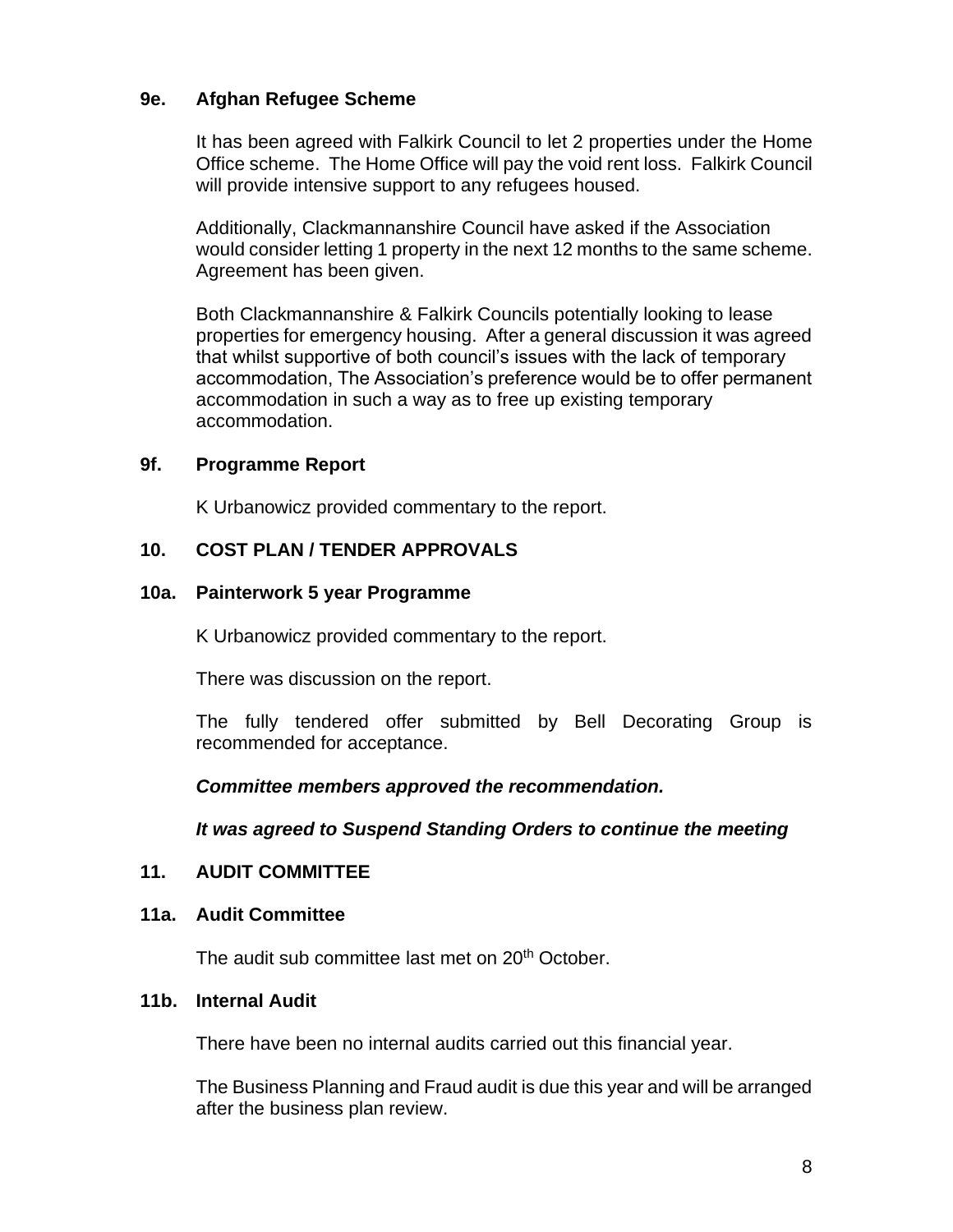The IT audit is due to carried out this year and the Gas Safety audit is usually carried out in February.

The Governance audit will cover how the annual assurance Statement was produced.

### **11c. Q2 2021 Risk Reports**

Reports were uploaded to meeting papers folder.

M Torrance showed the new and emerging risks on the risk register and the top risks narrative.

This was discussed and it was suggested adding the increase in utility costs to the emerging risk report.

## **12. HEALTH & SAFETY**

### **12a. Health & Safety Update**

Fire Risk Assessments - a sample has been done and W Baxter is working through them and pulling out priority recommendations.

Plean – we are currently recording on inspection form that fire doors are being checked on a regular basis. There was discussion on competent person checks on fire doors. J Anderson was thanked for her help on this.

M Richards has been booked on H&S courses.

### **12b. Healthy Working Lives**

Need to gather evidence for Silver aware accreditation attainment.

### **13. REGULATORY ISSUES**

### **13a. SHR – Annual Assurance Statement (AAS)**

All sub committees have been through the AAS in detail using the SFHA toolkit as a guide.

There are no "red flags" as to non compliance but some items for improvement have been identified

The draft assurance statement was put forward for approval.

The AAS is similar to last years' but includes a section on equalities.

E Mathershaw also went through the draft AAS with The Tenant Scrutiny Panel.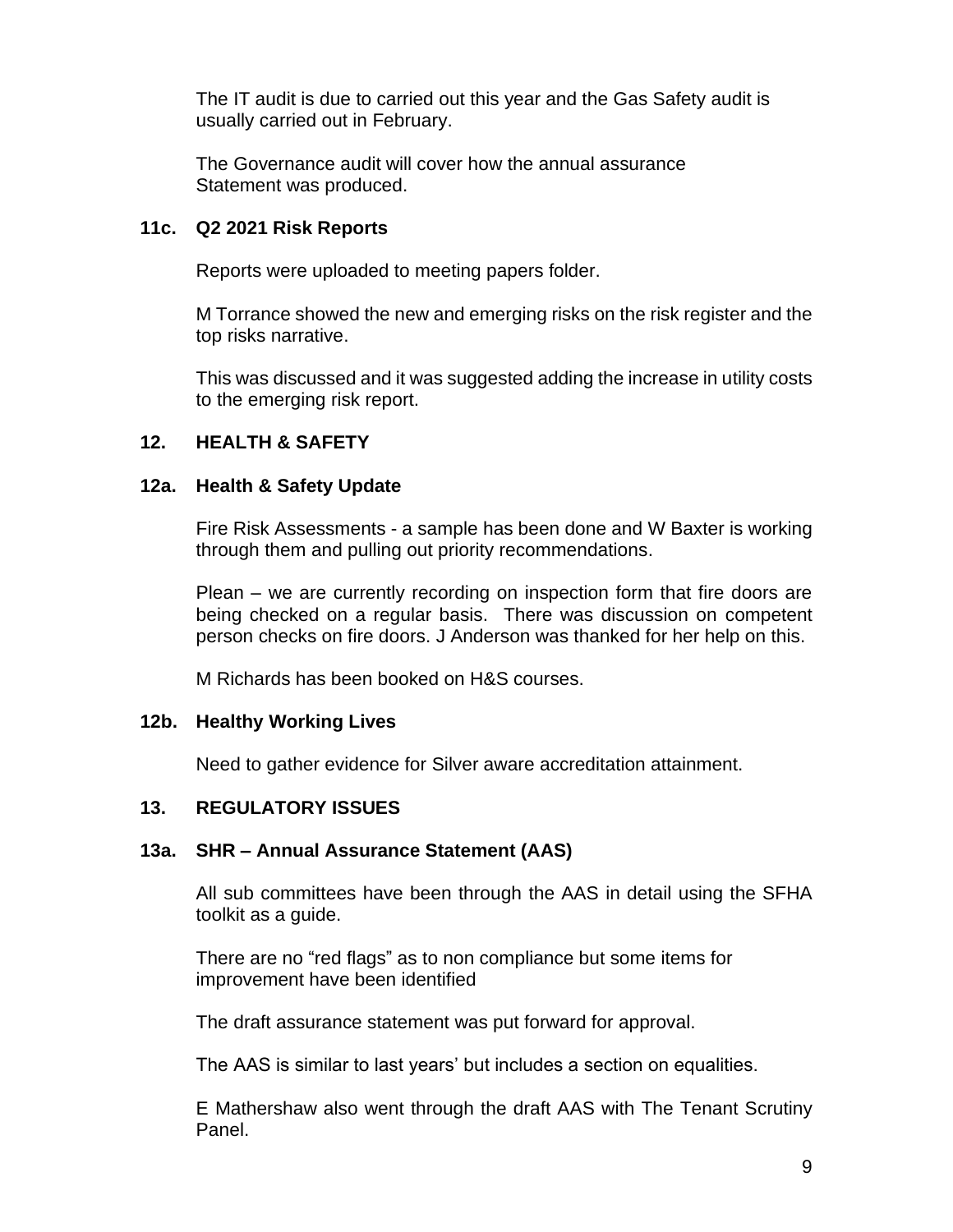*Committee members agree to the draft AAS and to submit the AAS to the SHR.*

**14. POLICY ISSUES**

### **14a. Policy Monitor**

For info

### **14b. Drug and Alcohol Policy**

There are no changes proposed.

### *Committee members agreed to readopt the policy.*

### **14c. Smoking Policy Review**

There are no changes proposed.

### *Committee members agreed to readopt the policy.*

### **14d. Whistleblowing Policy Review**

There are no changes proposed.

### *Committee members agree to readopt the policy.*

#### **14e. Rent Harmonisation Update**

Arneil Johnston have commenced the exercise and are doing background work on rent affordability. A progress meeting is being held in November.

### **15. STRATEGY, POLICY & RESEARCH DEVELOPMENTS**

#### **15a. Grangemouth Housing Masterplan**

Noted discussions on going. It has been highlighted to partners that any plans are consistent with the Association's business plan.

#### **15b. Clackmannanshire Wellbeing Economy Anchor Partnership**

M Torrance provided commentary to the paper and there was discussion on this.

### *Committee members agreed for the Association's membership and to formally support the action plan.*